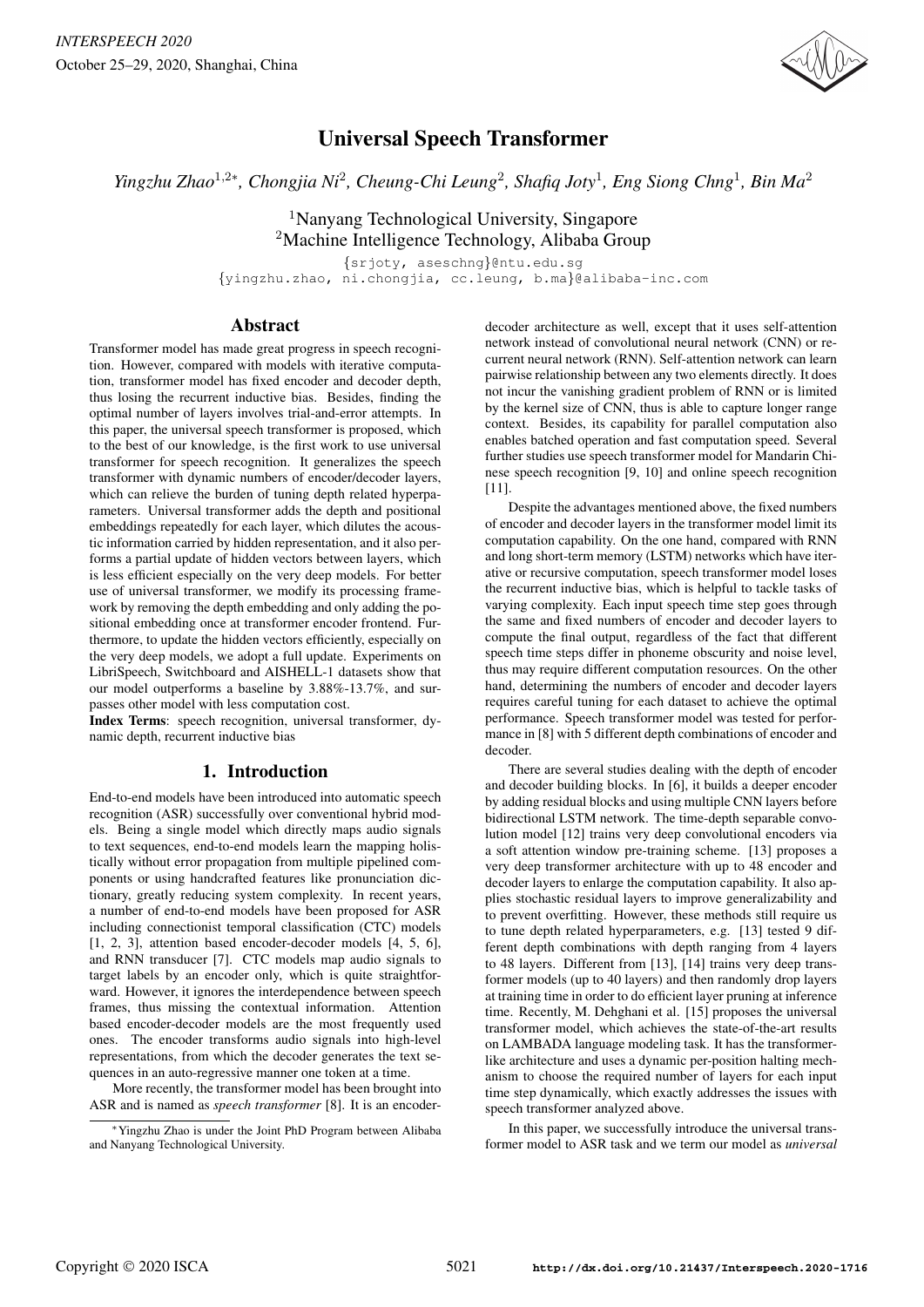

Figure 1: *Universal Speech Transformer model architecture.*

*speech transformer*. To the best of our knowledge, this is the first work regarding the dynamic encoder and decoder depth in ASR. The recurrent nature of universal transformer best suits the needs of recognizing phonemes with different complexity and noise level, at the same time dynamically learning the encoder and decoder depth, which relieves the burden of tuning depth related hyperparameters. However, universal transformer model has two problems when applied on ASR. First, it adds the depth embedding and positional embedding repeatedly for each layer, which dilutes the acoustic information carried by hidden representation. Second, it performs a partial update of hidden vectors between layers, which is less efficient compared to the full update given the same number of update. To tackle these two problems, we remove the depth embedding and only add the positional embedding once at the transformer encoder frontend, and we replace the partial update of hidden representations between layers with a full update. On the LibriSpeech, Switchboard and AISHELL-1 ASR datasets, our proposed universal speech transformer model outperforms a baseline by 3.88%- 13.7%, and achieves better results with much less computation cost compared with the very deep transformer model using 36 encoder layers and 12 decoder layers in [13]. From the experimental results, it can be seen that the number of encoder layers required varies among different input time steps and different datasets, which further substantiates the value of dynamic depth over fixed depth for datasets with varying complexity.

## 2. Model architecture

#### 2.1. Universal speech transformer

Universal speech transformer is based on the popular speech transformer model, which we refer the reader to [8] for full details. Same as speech transformer, the core module of universal speech transformer is the multi-head attention network. The main change is on the dynamic encoder and decoder depth. Speech transformer model has fixed encoder and decoder depth. Compared with RNN and LSTM networks which have iterative or recursive computation, speech transformer loses the recurrent inductive bias. Universal speech transformer addresses this



Figure 2: *Example of adaptive computation time technique with 4 input time steps. Maximum number of layers* L *is 5 here. Illustration is applicable to both encoder and decoder.*

issue with dynamic encoder and decoder depth. The overall framework of universal speech transformer is presented in Figure 1. The adaptive computation time technique [16] is applied to each input time step to calculate the required computation resources, in this case the numbers of encoder and decoder layers, before emitting the final outputs. Each input speech time step requires different level of computation resources due to obscurity of different phonemes and noise variation along the utterance. So does each text input. In particular, for the hidden state  $H^j = (h^j_1, ..., h^j_t) \in \mathbb{R}^{t \times d}$  in  $j^{th}$  layer, a probability vector at  $i^{th}$  time step is calculated by a sigmoid function:

$$
p_i^j = k\sigma(Wh_i^j + b)
$$
 (1)

where  $W \in \mathbb{R}^{d \times 1}$ ,  $b \in \mathbb{R}^1$ , k is a scaling factor, W, b and k are shared across all layers,  $i \in [1, t]$ ,  $j \in [1, L]$ , L is the maximum depth defined beforehand.

The halting probability is the summation of the probability calculated in Eq. 1, which denotes the probability to emit the final output at  $i^{th}$  time step in  $j^{th}$  layer:

$$
halt_i^j = \sum_{k=1}^j p_i^k \tag{2}
$$

The number of encoder or decoder layers required at each input time step is decided when the halting probability reaches the threshold, or when the encoder or decoder reaches the maximum depth L:

$$
N_i = \min(L, \max(n' : \text{halt}_i^{n'} \le 1 - \epsilon))
$$
 (3)

where  $\epsilon$  is a small constant (0.01 in this paper).

The number of encoder or decoder layers is therefore the maximum number of layers among all input time steps:

$$
N = max(N_i) \quad i \in [1, t] \tag{4}
$$

The input at each time step  $i$  emits the corresponding output at  $N_i^{th}$  layer. For the input time steps where the outputs are emitted earlier than the other time steps, i.e.  $N_i < N$ , the last hidden states are carried forward until all the time steps emit the outputs or when the encoder or decoder reaches the maximum depth. The hidden state at  $i^{th}$  time step in  $j^{th}$  layer is thus:

$$
h_i^j = \begin{cases} h_i^j & 1 \le j \le N_i \\ h_i^{N_i} & N_i < j \le N \end{cases}
$$
 (5)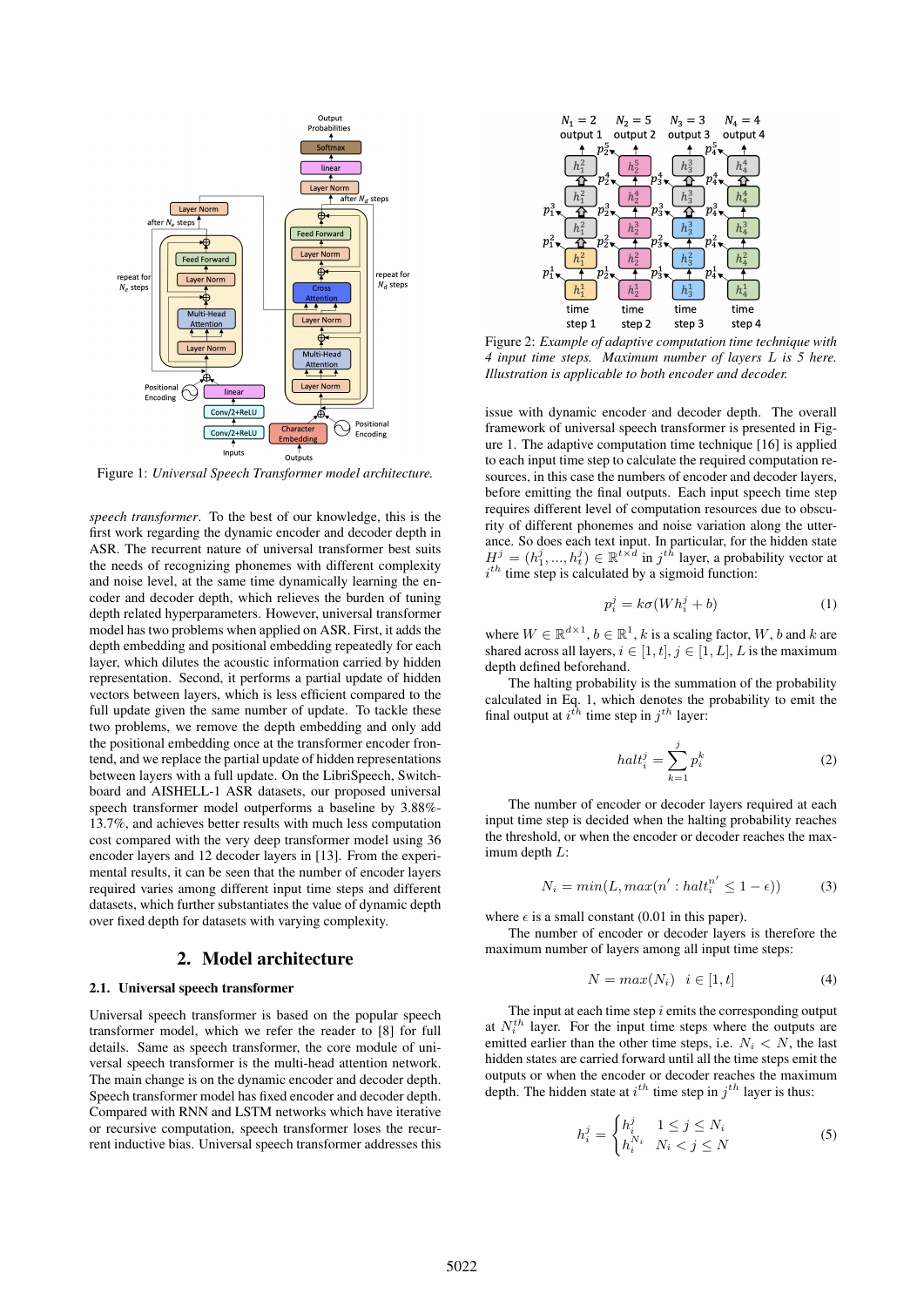We illustrate the adaptive computation time technique for calculation of the numbers of encoder and decoder layers in Figure 2. Each hidden state computes a probability to determine whether it halts at current layer, i.e. reach the required number of layers. Hidden state shaded in grey means the current time step halts already, but because there are other time steps which have not reached the required numbers of layers, this time step hidden state is replicated over to the next layer (by thick arrow). Otherwise, the computation between each layer is through the standard transition function (by thin arrow), in this case the transformer encoder or decoder multi-head attention and feedforward network.

#### 2.2. Modifications on universal transformer model

As mentioned earlier, universal transformer model has two problems when applied on ASR. Therefore, we make two modifications to the original universal transformer model here. Firstly, universal transformer model adds both the positional embedding and the depth embedding repeatedly for each encoder and decoder layer as Eq. 6 and Eq. 7.

$$
PE_{(pos, 2i)}^{dep} = sin(pos/10000^{2i/d}) + sin(dep/10000^{2i/d})
$$
\n(6)  
\n
$$
PE_{(pos, 2i+1)}^{dep} = cos(pos/10000^{2i/d}) + cos(dep/10000^{2i/d})
$$
\n(7)

where  $pos$  is the position,  $dep$  is the depth,  $d$  is the positional and depth embedding dimension, and  $i$  is the i<sup>th</sup> dimension.

For the universal speech transformer, we do not add the depth embedding for each encoder and decoder layer. Only the positional embedding is added once before the repeated building blocks as Eq. 8 and Eq. 9. This is based on the assumption that adding the positional and depth embeddings iteratively for each layer will dilute the acoustic information carried by hidden representation, given that each speech frame under analysis only has a window size of 25ms and does not contain much timedomain information. In contrast, universal transformer encodes the word embedding. A word possibly spans tens of analysis frames in ASR context, so a word embedding contains much richer information, and it will be of less influence to repeatedly add the positional and depth embeddings. Besides, the average depth in our model (around 21) is much higher than the average depth in the universal transformer model (around 8 in LAMBADA language modeling), so adding the depth embedding repeatedly for each layer has more impact in our model. Additionally, adding the depth embedding to each layer provides the depth information to the hidden representation and may be beneficial for calculating the optimal encoder and decoder depth. However, depth information is already implicitly embedded in the hidden representation, which is calculated progressively from layer to layer. Removing the depth embedding does not affect the dynamic encoder and decoder depth computation.

$$
PE_{(pos, 2i)} = \sin(pos/10000^{2i/d})
$$
 (8)

$$
PE_{(pos, 2i+1)} = \cos(pos/10000^{2i/d})
$$
 (9)

Secondly, in each layer of the universal transformer model, hidden representation is updated as below using  $p_i^j$  calculated from Eq. 1:

$$
H^{j+1} = [p_1^j, ..., p_t^j] * \tilde{H}^{j+1} + (1 - [p_1^j, ..., p_t^j]) * H^j \quad (10)
$$

where  $\tilde{H}^{j+1}$  is the transformed state after multi-head attention and feedforward network and  $H^{j+1}$  is the updated state, i.e. it

Table 1: *Details of datasets used for experiments*

| LibriSpeech      |                  |
|------------------|------------------|
| Training set     | 100 <sub>h</sub> |
| Test clean set   | 5.4h             |
| Test other set   | 5.1 <sub>h</sub> |
| Switchboard      |                  |
| Training set     | 300h             |
| <b>SWBD</b> set  | 2.1 <sub>h</sub> |
| CallHome set     | 1.6 <sub>h</sub> |
| <b>AISHELL-1</b> |                  |
| Training set     | 150h             |
| <b>Test set</b>  | 5h               |

Table 2: *WER results of end-to-end speech recognition models on LibriSpeech 100h*

| Model                        | Test_clean | <b>Test_other</b> |
|------------------------------|------------|-------------------|
| End-to-end $(E2E)$ [17]      | 14.7       | 40.8              |
| E2E with augmented data [18] | 15.1       |                   |
| <b>LAS</b> [19]              | 12.9       | 35.5              |
| <b>Baseline</b>              | 12.0       | 29.7              |

only performs a partial update of hidden state by a  $p_i^j$  probability, with the addition of previous hidden state by a  $1 - p_i^j$ probability. The partial update is not very efficient, and calculating hidden state as Eq. 10 requires more times of update and deeper layers to reach the optimal hidden state, which in turn may bring the vanishing gradient problem. To avoid this problem, and given that our model is already very deep, we use the transformed state  $\tilde{H}^{j+1}$  directly as the next layer hidden representation without the probability factor to perform an efficient full update. We will test these two modifications in experiments.

# 3. Experiments

# 3.1. Datasets

We conduct experiments with the universal speech transformer model on three publicly available datasets, including LibriSpeech [20], Switchboard [21] and AISHELL-1 [22]. LibriSpeech consists of 16kHz read English speech from audiobooks. Switchboard is a 300 hour corpus of conversational English telephone speech. AISHELL-1 is a 16kHz Chinese Mandarin speech corpus recorded by 400 speakers from different accent areas in China. The characteristics of the datasets are summarized in Table 1.

### 3.2. Experimental setup

We use Espnet toolkit [23] for experiments. Input acoustic features are 80-dimensional filterbanks extracted with a window size of 25ms shifted every 10ms, which are mean and variance normalized. Utterances longer than 3000 frames or 400 characters are discarded to keep memory manageable. In the training stage, the input samples are shuffled randomly and trained with batch size 12. We adopt the unigram sub-word algorithm with maximum vocabulary size being 5000. The two CNN layers at the bottom of encoder in Figure 1 have filter size (3,2) and stride 2, each followed by a rectified linear unit (ReLU) activation. For multi-head attention network, the attention dimension is 256, the number of attention heads is 4, the dimension of feedforward network is 2048. For universal speech transformer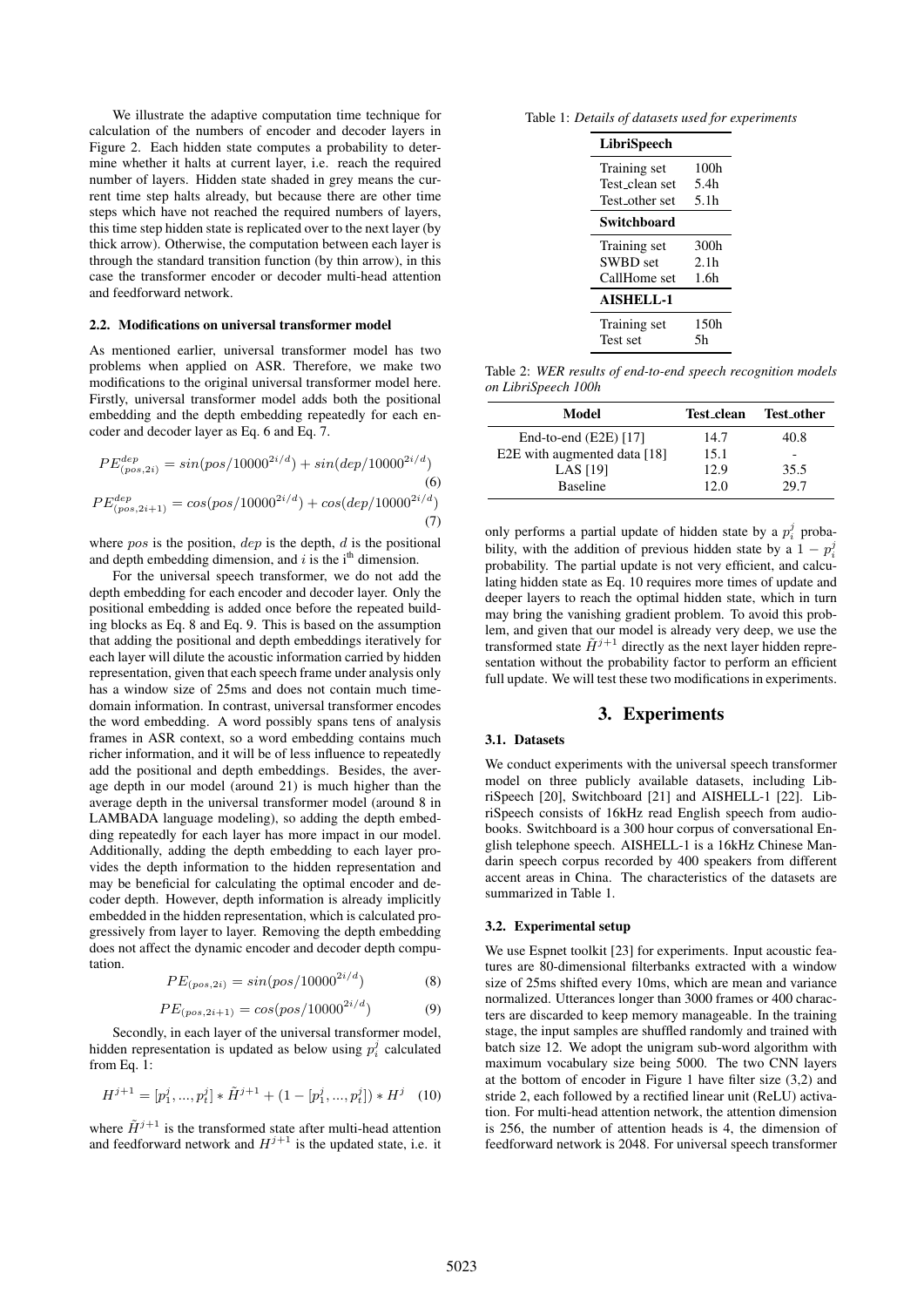Table 3: *Two modifications on universal transformer model on LibriSpeech 100h*

| Model                        | Test_clean | <b>Test_other</b> |
|------------------------------|------------|-------------------|
| <b>Baseline</b>              | 12.0       | 29.7              |
| Universal transformer        | 24.2       | 43.7              |
| The proposed model           | 11.3       | 28.3              |
| w/o remove depth embedding   | 19.5       | 37.8              |
| w/o full hidden state update | 15.0       | 32.1              |

Table 4: *Comparison with very deep transformer model on all three datasets*

| Model                    | Switchboard (WER)      |                 |      |
|--------------------------|------------------------|-----------------|------|
|                          | SWBD                   | <b>CallHome</b> | All  |
| <b>Baseline</b>          | 8.8                    | 18.0            | 13.4 |
| 36Enc-12Dec [13]         | 10.4                   | 18.6            |      |
| 48Enc-12Dec [13]         | 10.7                   | 19.4            |      |
| 60Enc-12Dec [13]         | 10.6                   | 19.0            |      |
| Ensemble of above 3 [13] | 9.9                    | 17.7            |      |
| The proposed model       | 8.3                    | 17.3            | 12.8 |
| Model                    | <b>AISHELL-1 (CER)</b> |                 |      |
|                          | Dev                    | Test            |      |
| <b>Baseline</b>          | 6.4                    | 7.3             |      |
| 36Enc-12Dec [13]         | 6.4                    | 7.3             |      |
| The proposed model       | 5.8                    | 6.3             |      |
| Model                    | LibriSpeech 100h (WER) |                 |      |
|                          | Test_clean             | Test_other      |      |
| <b>Baseline</b>          | 12.0                   | 29.7            |      |
| 36Enc-12Dec [13]         | 12.8                   | 30.4            |      |
| The proposed model       | 11.3                   | 28.3            |      |

related hyperparameters, the maximum depth  $L$  in encoder is 24, and the maximum depth  $L$  in decoder is 16, the scaling factor  $k$  is set as 0.25. During experiments, the dynamic depth for encoder and decoder obtained tends to be small, so we set a minimum depth for encoder and decoder, i.e. the model only performs dynamic depth computation after the minimum depth is reached. Based on the encoder and decoder depth combinations tested by [13], we set the minimum depth for encoder to 10, and 6 for decoder. The initial value of the learning rate is 5.0, the encoder and decoder dropout rate is 0.1. We have a strong baseline as shown in Table 2, which comes from the best results well designed in Espnet toolkit.

#### 3.3. Results

We first test the two modifications on the universal transformer model analyzed in Section 2.2 using LibriSpeech 100h dataset. From Table 3, using universal transformer model directly for speech recognition deteriorates performance a lot compared to the baseline. The universal speech transformer model using the efficient full hidden state update and removing the depth embedding for each layer achieves the best performance. We believe that using the full hidden state update facilitates the encoder or decoder to obtain the optimal hidden representation. Removing the depth embedding is most efficient, and it confirms our assumption that adding depth embedding repeatedly for each layer dilutes the acoustic information in hidden representation.

Next, we compare our proposed method with [13], which



Figure 3: *Number of encoder layers required*  $N_i$  *in Eq. 3 for each time step* i *and average encoder depth of two randomly sampled speech utterances from Switchboard test dataset.*

Table 5: *Number of utterances and average encoder depth across all speech time steps for three datasets*

| <b>Dataset</b>     | No. of utterances | Depth  |
|--------------------|-------------------|--------|
| LibriSpeech        |                   |        |
| Test clean         | 2620              | 21.118 |
| Test other         | 2939              | 21.268 |
| <b>Switchboard</b> |                   |        |
| A 11               | 4458              | 21.738 |
| <b>AISHELL-1</b>   |                   |        |
| Test               | 5741              | 21.428 |

did 9 test runs and set a good benchmark for various encoder and decoder depth combinations on transformer model. The results of three datasets are summarized in Table 4. [13] tested 9 encoder and decoder depth combinations ranging from 4 layers to 48 layers, and the best combination is using 36 encoder layers and 12 decoder layers. They further did an ensemble of three models (row 2, 3, 4 of Switchboard experiments) to achieve their optimal performance (row 5 of Switchboard experiments). Our model surpasses the baseline by 3.88%-13.7%, and outperforms [13] on all three datasets. We randomly sample two utterances from Switchboard dataset and compare the recognition result with the baseline in Figure 3. It can be seen that for both cases, wrong words near the end of the utterances predicted by the baseline are corrected by our model with relatively higher number of layers in those time steps. In addition, we calculate the average encoder depth across all speech time steps for three datasets and list them in Table 5. The average numbers of encoder layers are all around 21 in three datasets. Compared with [13] which deploys 36 encoder layers, our model dynamically determines the encoder and decoder depth for each input time step with significantly less training cost overall, which further demonstrates the value and potential of universal speech transformer model.

#### 4. Conclusions

In this paper, we introduce the universal speech transformer, which generalizes speech transformer with dynamic encoder and decoder depth for each input time step. Our model is capable of tackling tasks of varying complexity by bringing the recurrent inductive bias to speech transformer model, as well as relieving the burden of tuning depth related hyperparameters. It outperforms the baseline by 3.88%-13.7%, and achieves better performance than 36 layer encoder model with much less computation cost. In the future, we are interested in exploring computation resource differences between different languages.